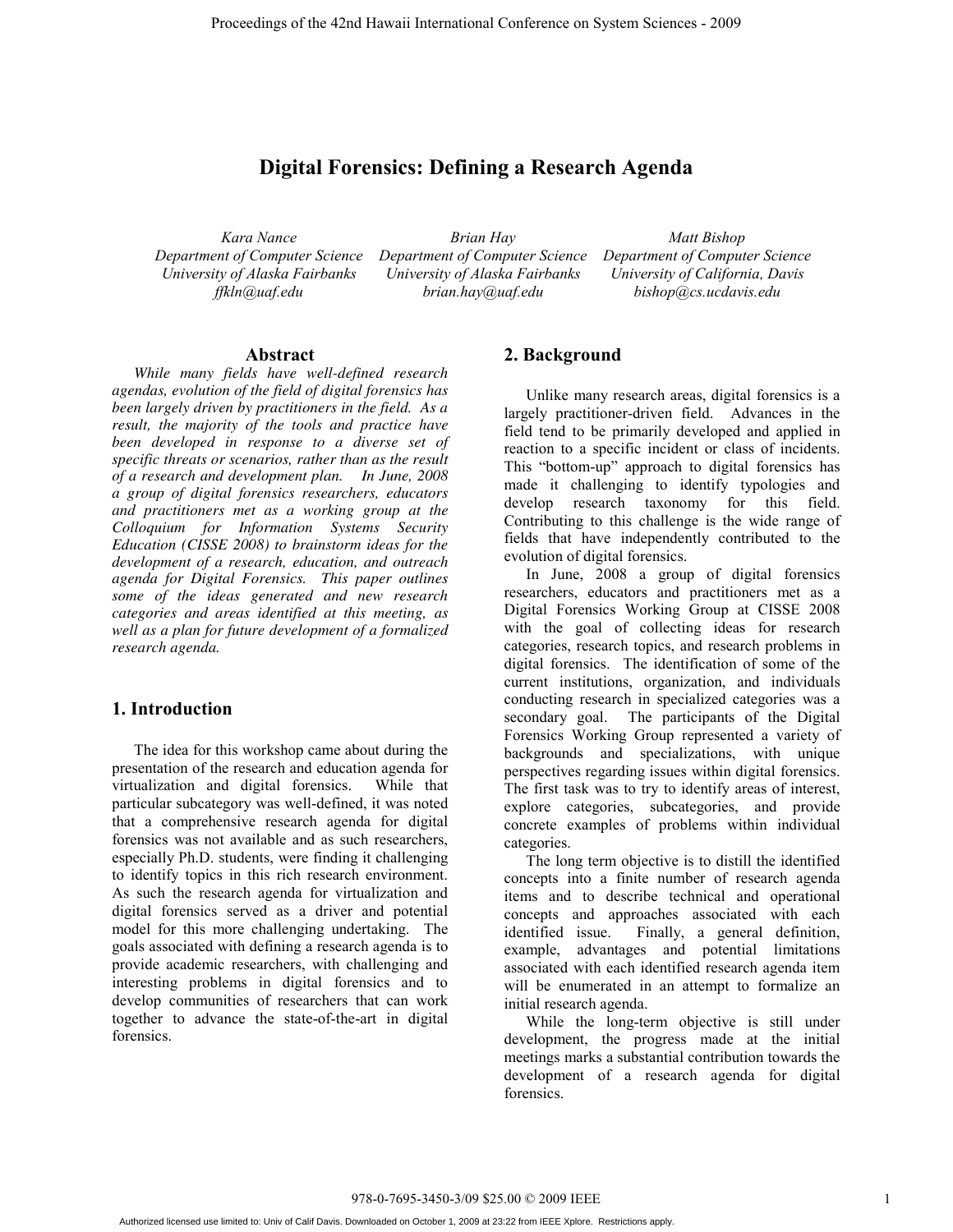## **3. Process**

The initial meeting of the participants was a freeformat brainstorming session in which each individual was given color-coded cards and asked to identify categories, subcategories, and specific research problems in digital forensics. As cards were submitted, they were posted in the front of the room categorically for the entire group to review. As categories were identified, and subcategories and thematic topics associated, the process, in turn, stimulated identification of additional categories and subcategories, as well as reorganization of topics. The process of working together in this manner to identify and associate the research agenda allowed rapid compilation of ideas and themes. Participants were also encouraged to suggest names of organizations and individuals conducting research in each identified area that could be approached for additional information.

# **4. Findings**

Following the brainstorming session, a freeformat discussion ensued about the categories, subcategories, and research problems identified during the brainstorming session. While the

commentary addressed most of the issues presented, several interesting predominating themes prevailed:

- 1. Process Control Systems (SCADA Systems) and the lack of associated forensics, legal issues, security, development, education, etc.
- 2. The challenges associated with educating the diverse constituencies who need digital forensics education and training.
- 3. The overarching legal issues, both domestic and international, associated with digital forensics.
- 4. The need to improve the digital forensics collection and analysis processes through parallelization.

As the discussions evolved, the group determined that it might be more palatable to separate legal and educational from the other research categories when constructing a hierarchy as they seems to be overarching themes that could be applied to every research area. It was also determined that the methods for organizing these overarching categories might be significantly different, potentially organized based on the target audience that is being addressed rather than the conceptual content areas.



## DIGITAL FORENSICS RESEARCH AGENDA PRELIMINARY CATEGORIES

**Figure 1: Initial Organization**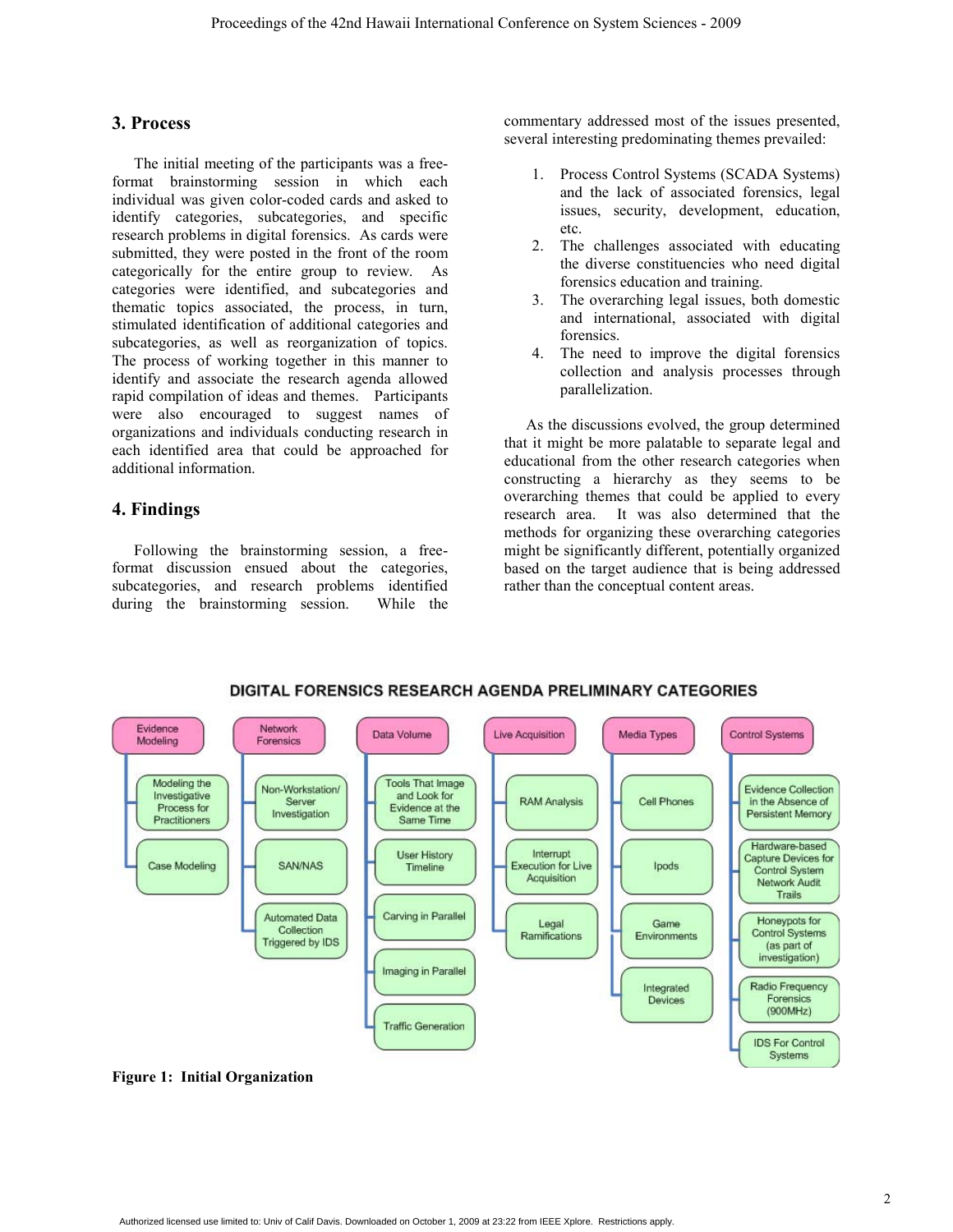### **4.1. Research Agenda**

 Once the education and legal categories had been isolated from the other research categories, the resulting content areas were more amenable to a hierarchical organization. Beyond Education and Legal, six additional research areas were identified: Evidence Modeling, Network Forensics, Control System Forensics, Parallelizing Data Collection and Analysis, Live Acquisitions, and Media shown in Figure 1.

**4.1.1. Evidence Modeling**. This category includes modeling the investigative process for practitioners and case modeling for classes of crimes. The objective in this category is to simplify the process for investigators by providing models of evidence that would be associated with particular types of crimes, (e.g., embezzlement, child pornography, etc.). If a model of evidence that would be useful for a particular type of crime is available, it could facilitate all phases of the digital forensics process. These models could be used to guide the investigator in the data collection phase by identifying relevant or potentially relevant data as well as the proper techniques associated with collecting the data. They would also provide a model of data organization for better processing, analysis, and presentation of the data. Finally it would facilitate the presentation phase by providing a pathway for an expert to recall information about a case that they worked on in the past; which can be challenging as the time between the incident and the trial can be substantial.

**4.1.2. Network Forensics**. While workstations and server network forensics are somewhat well understood, the working group agreed that it is less clear how network data from non end-points, such as switches and routers, can be collected, analyzed, and presented as evidence. In addition, an increasing number of devices that are not workstations or servers now commonly appear on networks. Examples of these non-traditional network devices include office infrastructure (e.g., printers, copiers, scanners, fax machines), media players (e.g., the Apple TV device, the Microsoft Zune, and the Amazon Kindle all have some level of networking ability), game consoles, phones (e.g., cell phones with wireless network capability, or VoIP phones), and even cars (e.g., OnStar connection to cellular networks, or Microsoft Automotive) and home appliances (e.g., an Internet connected display on a fridge). SCADA systems, which are covered in more

depth in section 4.1.6, are also increasingly commonly being attached to networks, and typically offer no persistent storage for logging of network activity. The challenge for the DF research community is to develop methods to allow an investigator to determine how these devices interacted with the network during a time period of interest.

 The other areas of network forensics that the working group identified as research priorities were associated with automated data collection triggered by an Intrusion Detection System (IDS). This could include incorporating artificial intelligence into an IDS so that the data being collected is based on the "alert level" triggered by the activity being observed.

**4.1.3. Data Volume**. It is common for digital forensic investigations to be overwhelmed with massive volumes of data. Increasing numbers of devices hold potentially relevant information, and the data storage capacity on such devices is expanding rapidly. It is easy to find examples of digital media players with 160GB hard drives, inexpensive digital cameras that can store 8GB or more, cell phones that have 16GB of flash storage, inexpensive 8GB USB memory sticks, and consumer-grade terabyte hard disks costing no more than a few hundred dollars. In addition, dedicated storage devices offer almost limitless storage volumes, and while Storage Area Network (SAN) devices still tend to be limited to larger corporate environments, consumer-level Network Attached Storage (NAS) devices are available at prices that make them practical for home and small office environments. All of this means that a typical investigation can involve massive volumes of data. While some effort has been made towards parallelization of data processing (such as Access Data's Distributed Network Attack product that parallelizes password recovery across multiple workstations), much more remains to be done if useful information is to be retrieved from these increasingly common large data collections.

 Areas identified by the group in which parallelization research could provide benefits included traffic generation, the imaging and carving processes, and the development of user history timelines, including those based on multiple data sources. In addition, approaches that combine data imaging and evidence identification in parallel could also be beneficial, allowing an investigator to potentially direct the data acquisition process based on real-time results to acquire the most promising data sources during the initial phase of analysis.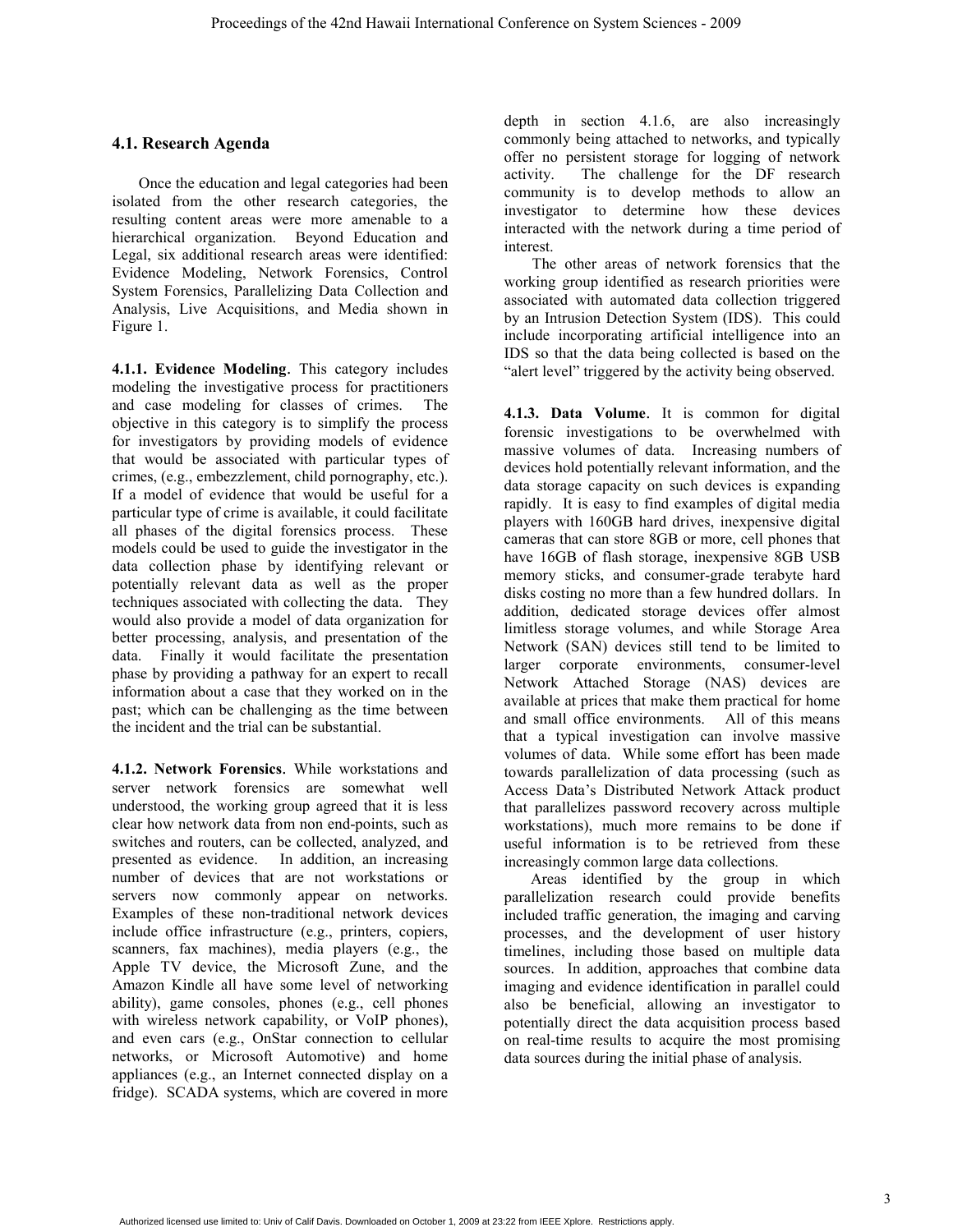**4.1.4. Live Acquisition**. Forensic analysis methods for quiescent systems are currently the norm, and generally involve the acquisition and analysis of the storage media present in the target system. However, these methods generally have no access to the runtime state of the systems, and as a result there can be important information that is not part of the analysis, such as network connections, encryption keys, decrypted data, process lists, and modified code running in memory. As a result there is considerable interest in methods capable of performing analysis on non-quiescent systems, whether this can be done while the system continues to operate normally, or by somehow temporarily interrupting execution while preserving the system state. Research topics identified by the working group included RAM analysis, methods for interrupting the execution for live acquisition, and methods for performing live analysis on systems without interrupting the execution sequence.

 In the case of analysis of quiescent systems the process of data acquisition from storage media is generally well-accepted at this time, and has the useful characteristics that digital copies of storage media can be made while preserving the original media in an unaltered state, and that the data acquisition and analysis process can be repeated at any later point in time with (hopefully) the same results. It is far less clear that such assurances can be made for data acquisition on non-quiescent systems, as actions taken by the investigator may change the state of the target system, and the dynamic state observed by the examiner may not be reproducible, preventing repeated analysis of the same state. As a result, there are certainly legal questions that must be considered as part of the research effort into the analysis of non-quiescent systems.

**4.1.5. Media Types**. The field of Computer Forensics has evolved into Digital Forensics. This change of name is not merely cosmetic, but indicates the wide range of digital devices that are often part of an investigation. However, while devices such as phones, digital media players, and game consoles may harbor relevant information, there are some significant challenges associated with forensic analysis of such devices. Cell phones are perhaps the most diverse, as they tend to have no standard interface, either at the hardware or software levels, essentially making the analysis process unique to each device model. Furthermore, forensic tools often cannot handle new or less commonly encountered devices, leaving an investigator to either develop custom tools, or lose the opportunity to examine the

device. In addition to the number of incompatible devices of a particular type, such as cell phones, the number of device types, especially integrated devices, is also growing rapidly, as shown in section 4.1.2.

**4.1.6. Control Systems**. Process control systems (SCADA Systems) generated much discussion as an area that the security community recognizes as a security threat, but not yet perceived by industry to be as much of a threat. As a result, this field lags behind most technical fields in the area of security. These systems are potentially more vulnerable to attack and more likely to need associated digital forensics capabilities. Unfortunately, most process control systems were not built to track their processes, but merely to control them. As a result, many significant research and development categories were identified under this area. The participants acknowledged that initial focus is a primary concern of this area.

 Subcategories identified in this area include the collection of evidence in the absence of persistent memory, hardware-based capture devices for control systems network audit trails, honeypots for control systems as part of the investigatory process, radio frequency forensics (900MHz), and intrusion detection systems for control systems. In addition to research related to digital forensics, the participants discussed the necessity for a development agenda for process control systems that includes security during all phases.

 A research and development agenda for this area is being undertaken by a subset of the workshop participants in order to provide input into how this problem can be addressed as a priority item for protecting our critical infrastructure. The results will likely be reincorporated into a single digital forensics hierarchy diagram that captures the research agenda into digital forensics.

# **4.2. Education**

 The education research agenda was difficult to approach as it is challenging to separate the *research in education* needs, where we are conducting research to help identify better ways to educate our constituencies with respect to digital forensics, from education and training needs. Research in education for digital forensics will help us to identify the educational methodologies, materials, and methodologies, materials, and environments that will assist educators in meeting the educational and training needs of their diverse constituencies. The categorization of educational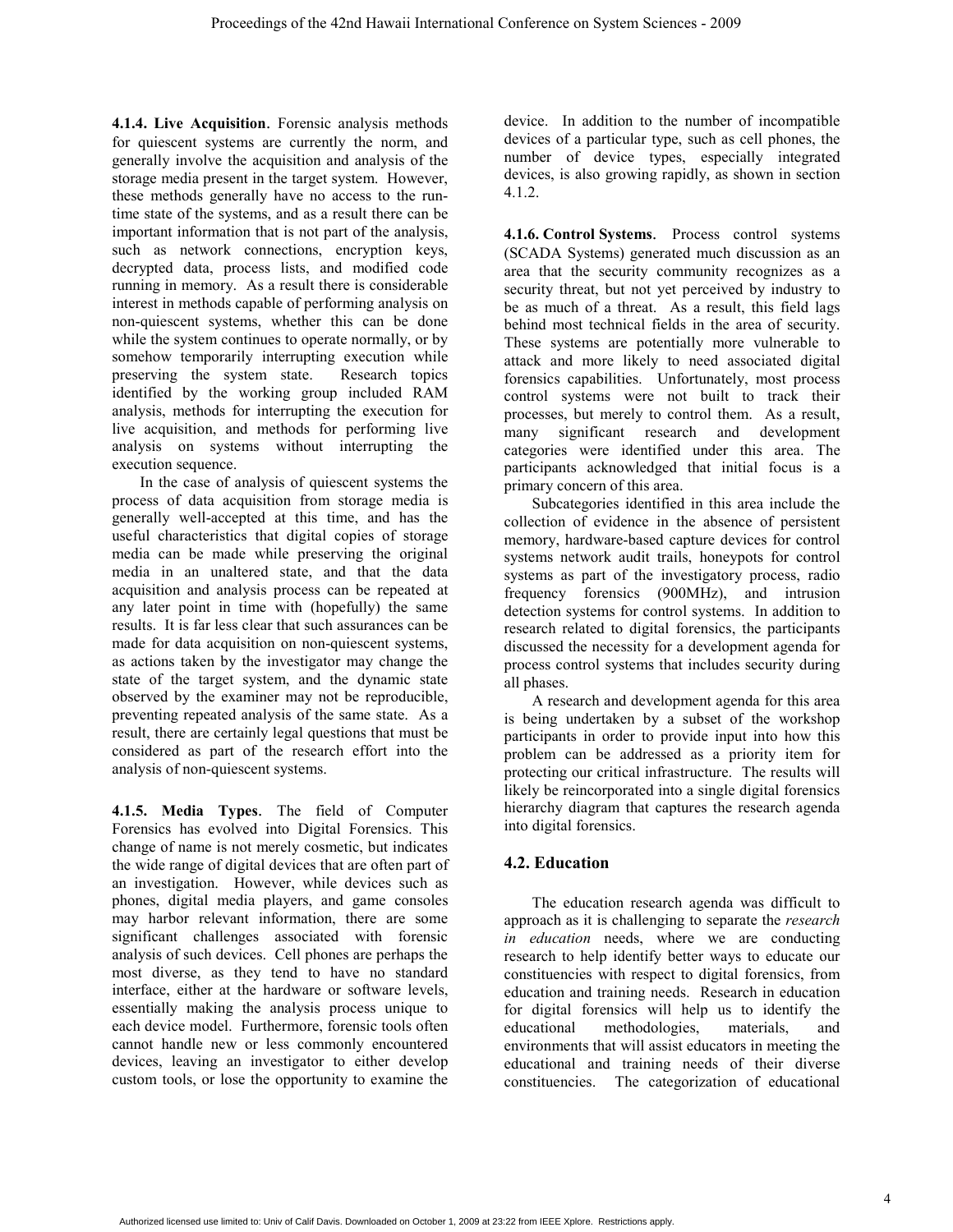research needed to advance the field of digital forensics is being undertaken by a subset of the workshop participants.

#### **4.3. Legal Issues**

 The legal issues associated with digital forensics were also considered an overarching theme that would be difficult to incorporate into a single hierarchy. Identified legal categories include Constitutional Law, Property Law, Contract Law, Tort Law, Cybercrime, Criminal Procedure, Evidence Law, Cyber War, as well as special issues. Beyond the categories listed, there are additional complications associated when the arena is extended to an international playing field. Thus International Law, is a secondary overarching legal issue that merits further research. This work is also being undertaken by a subset of the participants.

## **5. Future Work**

Enumerating research categories and problems was a challenge. The team made significant progress in a short time. The organization of categories into a formal hierarchy proved to be more problematic. The initial categorical organization shown in Figure 1 is a starting point, but is by no means complete, nor does it represent an optimal organization of the categories presented.

The separation of Legal Issues and Education from the initial classification system provides the smaller working groups with a more approachable problem to solve as well as the potential to organize the research areas in a manner consistent with the area being investigated. In addition, the separation of Process Control Systems, at least in the preliminary phase, provides for more flexibility in expanding this category of research (and development), and allows a focused team the opportunity to begin to address the many security issues facing this category that is such a vital part of our critical infrastructure.

Ultimately, like all other fields of research, the field of forensics springs from basic principles. As an example, the results of forensic analysis are analogous to telling a story. The manner in which the story is told depends on its audience. An audience of technical experts will not require the same depth of explanation because much of the details of the story will be obvious to them; but a non-technical audience will require more exposition throughout in order to comprehend the material. An audience drawn from the legal community will require detailed information on how the evidence used to support the story was

gathered, and how it was protected (i.e., the chain of custody), whereas a technical audience might not consider that as important as what the evidence reveals.

Three lines of inquiry emerge from the basic principle of forensics telling a story. They are:

- 1. How has the data been collected?
- 2. How has it been interpreted?
- 3. How has the resulting interpretation been conveyed to its audience?

## **5.1. Data Collection**

Analysts gather data in a variety of ways. They can monitor a network or set of hosts or devices. They do so at various locations in the network (at the gateway or firewall, for example), or on the system or device in question. The data itself can be obtained in real time (as is typical with intrusion detection systems), as part of a post mortem analysis of a system (as is typical from log files of a crashed or compromised system), or the analysts can anticipate the type of data they will need, and instrument the system to record it. In the last case, the absence of data may be as reveling as its presence.

## **5.2. Data Interpretation**

As the data is gathered, the analysts must interpret it. A variety of technical and non-technical factors come into play. As an example, the processing rate for monitoring networks is critical to detecting problems. The classic example is monitoring gigabit networks, where current technology cannot record all traffic without affecting the network's transmission speed. Similarly, a lack of understanding of how systems work can lead to errors. A stealth attack, in which attackers add packets that they know will pass monitors but never reach their final destination, will remain undetected unless the analysts understand that the record of traffic at the monitoring point must be interpreted in light of what portion of that traffic will reach the end point [2].

Other technical questions arise from the context of the work. For example, on most Linux systems, executing the program "mail" indicates that the user is reading mail or sending a letter. But this assumes that the search path for the user has the system directory containing "mail" before any other directories containing a program called "mail". It also assumes that the user's shell's notion of white space is the traditional one, and that the environment is compatible with that of the analyst.